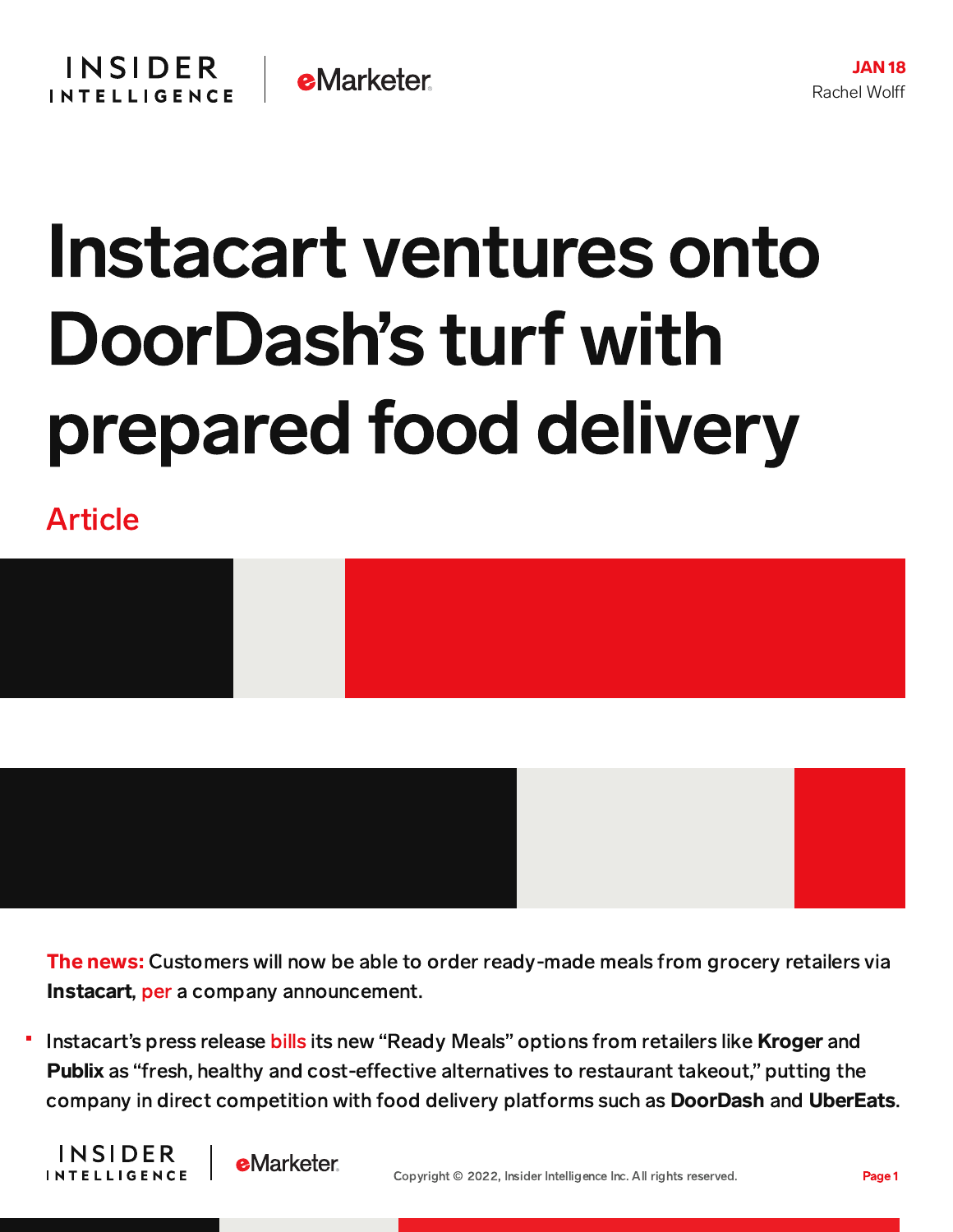How we got here: While Instacart currently dominates the market for third-party grocery delivery services, with 73.8% of grocery intermediary sales in 2021, it faces significant challenges on several fronts.

- Ultrafast grocery delivery startups like Gopuff and Gorillas are gaining popularity among consumers, cutting into profits for both grocery retailers and Instacart itself. With established platforms such as DoorDash also [looking](https://www.businessinsider.com/inside-new-york-citys-6-ultrafast-grocery-delivery-operators-2021-10) to get in on rapid grocery delivery, Instacart is attempting to forestall them by making its own move into 15-minute delivery, [per](https://www.theinformation.com/articles/instacart-plans-15-minute-delivery-trial-as-rival-startups-grow?rc=2ahtrk) The Information.
- At the same time, grocers are beefing up their own fulfillment capabilities. For example, Walmart recently [announced](https://www.cnbc.com/2022/01/05/walmart-expands-its-direct-to-fridge-inhome-delivery-service-to-30-million-homes.html) plans to expand its InHome delivery service, which delivers groceries directly to consumers' fridges, to reach 30 million households.
- As a result, we forecast that Instacart's share of third-party grocery delivery sales will fall this year to 69.4%.



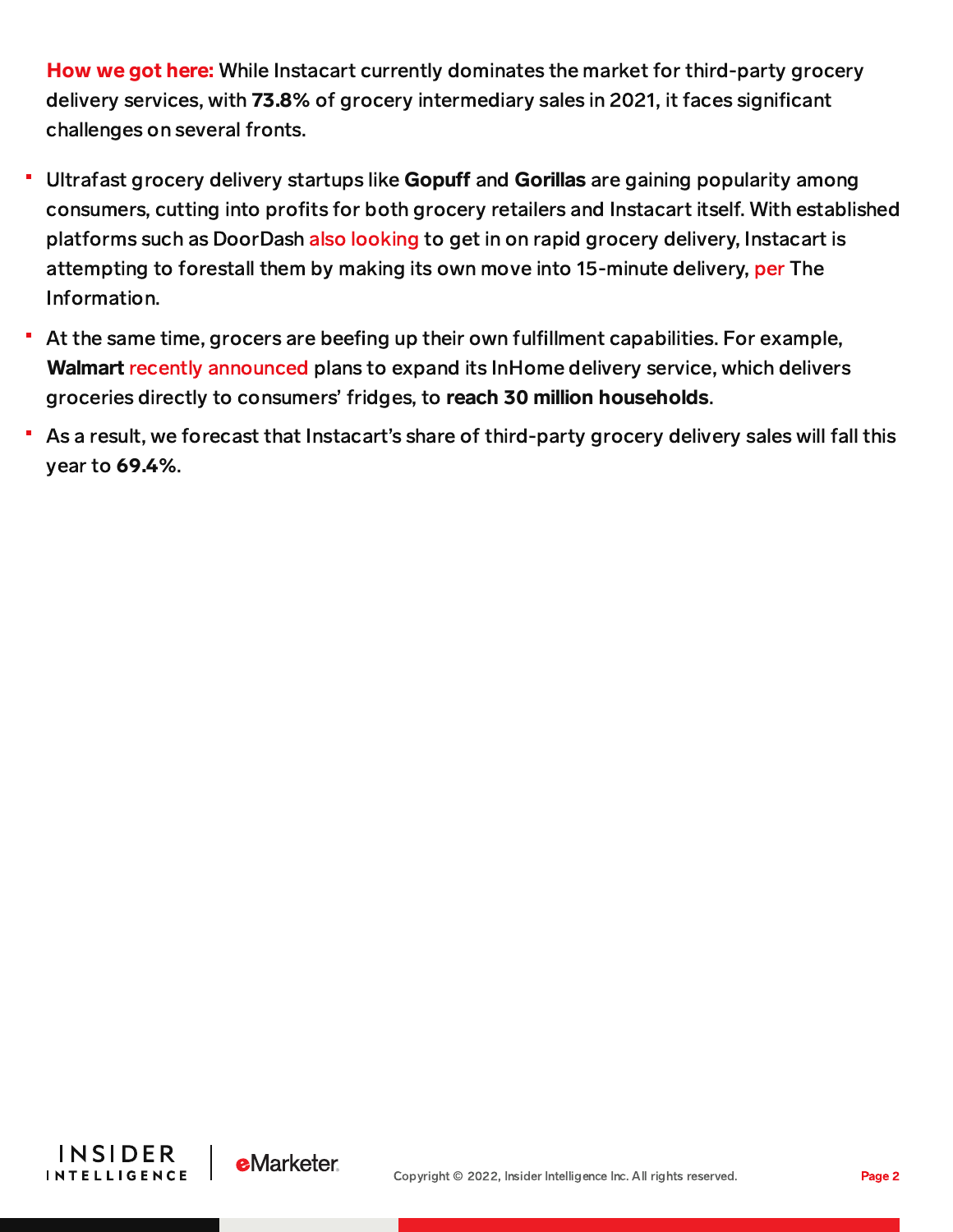## **Instacart Grocery Sales** US, 2019-2023 \$35.00 \$30.24 \$26.07 \$23.42 80.7% 84.2% 73.8% 69.4% 68.2% \$7.10 2019 2020 2021 2022 2023 billions % of grocery delivery intermediary sales Source: eMarketer, August 2021 eMarketer | InsiderIntelligence.com

With that said, Instacart's success is not solely due to its delivery dominance: Its advertising platform has become a significant source of revenues, generating \$550.0 million in 2021.

- While the company does not publicly release sales or earnings, its revenues last year are thought to have reached at least \$1.65 billion, and the company is profitable, [according](https://www.theinformation.com/articles/instacart-pushes-off-public-offering-to-focus-on-grocery-services-growth?rc=2ahtrk) to The Information.
- Instacart ad revenues are on pace to grow 44.5% this year to \$795.0 million, according to our forecasts.

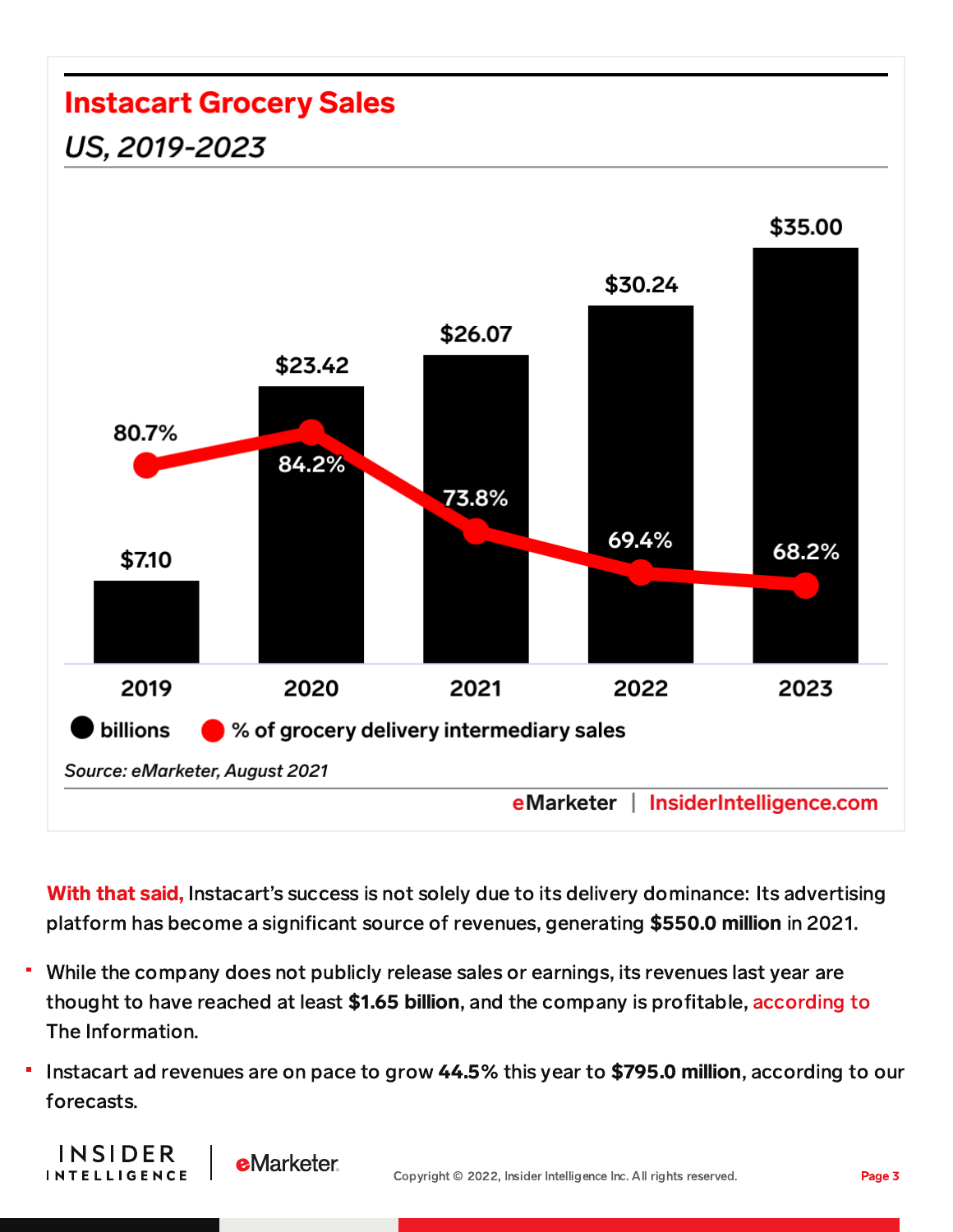## **Instacart Ad Revenues**

## US, 2020-2023



The opportunity: Instacart noted in its release that customers who buy prepared foods and catering items "have significantly larger baskets and shop more frequently than those who do not." Retailers also generally get more profit from selling these items than "traditional groceries."

As a result, Instacart's "Ready Meals" service not only enables the company to appeal to a highly lucrative audience, but it also gives retailers the opportunity to upsell existing consumers, thus making it advantageous for grocers to remain on the platform.